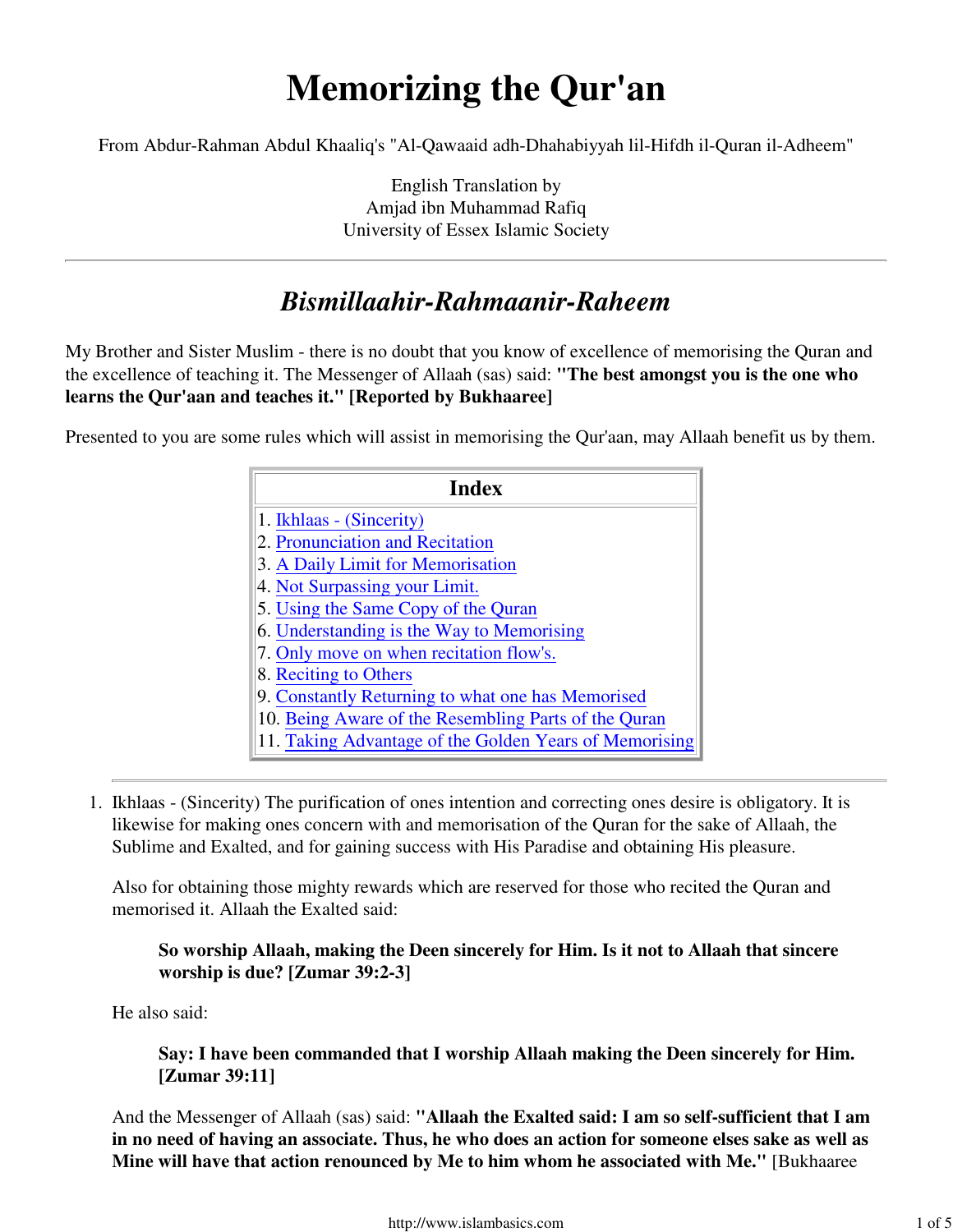#### and Muslim]

Therefore, there is no reward for the one who recited the Quran and memorised it to show off and to be heard of. There is also no doubt that the one who recited the Quran desiring by it the world and seeking some sort of worldy reward for it is sinful.

2. Correction of ones Pronunciation and Recitation The first step in memorising the Quran after that of Ikhlaas is the obligation of correcting the pronunciation of the Quran. This does not occur except by listening to a good reciter or a precise memoriser of the Quran. The Quran is not learned except by acquiring it (from another). Thus, the Messenger (sas) who is the most eloquent of the arabs in speech, took it from Jibreel (as) orally. The Messenger (sas) himself used to recited the Quran to Jibreel once in every year and in the year that he died he recited it to him twice. [Reported by Bukhaaree]

Likewise, the Messenger taught it to the Companions (ra) orally and those who came after them heard it from the Companions and so on for each generation after them.

Taking the Quran from a good reciter is obligatory. Likewise, correcting ones recitation firstly and not depending on oneself in its recitation even if one is knowledgeable of the Arabic language and of its principles, is also obligatory. This is because in the Quran there are many verses which occur in a way that is opposed to what is well known in the rules of the Arabic language.

3. Specifying a Daily Limit for Memorisation It is necessary for the one desiring to memorise the Quran that he sets himself a daily limit for memorising. a number of verses for example, perhaps a page or two pages or even an eighth of a juz (one thirtieth of the Quran). So he begins, after he has corrected his recitation and set his daily limit, to learn by frequent repetition. It is also necessary that this repetition is done melodiously and this is so that a person follows the Sunnah firstly and that it the memorisation is made firm and strong secondly. Melodious recitation is pleasing to ones hearing and also assists in memorisation. Furthermore, the tongue will always return to a specific tone (of voice) and as a result of this it will become familiar with any mistake whenever the balance in ones recitation and familiar tone becomes disordered or imbalanced. The reciter will know therefore, that his tongue will not comply with him when he makes a mistake and that if the tone is wrong or out of tune, his memorisation will return to him.

All of this is because reciting the Quran and beautifying it with ones voice is a mastronger which has been commanded. It is not permissible to oppose this command due to the saying of the Messenger (sas): **"Whoever does not beautify the Quran (recite it melodiously) he is not of us."** [Bukhaaree]

4. Not Surpassing One's Daily Limit until You Have Perfected its Memorisation. It is not permissible for the memoriser to move to a new portion of the Quran until after he has perfected the memorisation of his previous limit. This is so that whatever he has memorised is firmly established in his mind. There is no doubt that amongst those things which aid the memoriser is his occupation with what he has memorised through the hours of the day and night. This occurs by reciting it in the silent prayers, and if he is the imaam then in the loud prayers. Also in the superogatory prayers (nawaafil) and in the times when one is waiting for the obligatory prayers. By this method the memorisation will become a lot easier. In this way it is possible for a person to practise it even if he is occupied with other mastrongers and this is because he does not simply sit at a specific time for memorising the Quran. Thus the night will not arrive except with those verses memorised and firmly established in the mind. And if there is something which has occuppied the memoriser during this day, he should not move onto his next portion of the Quran, rather he should continue on the second day with what he had started with the day before until the memorisation becomes perfected.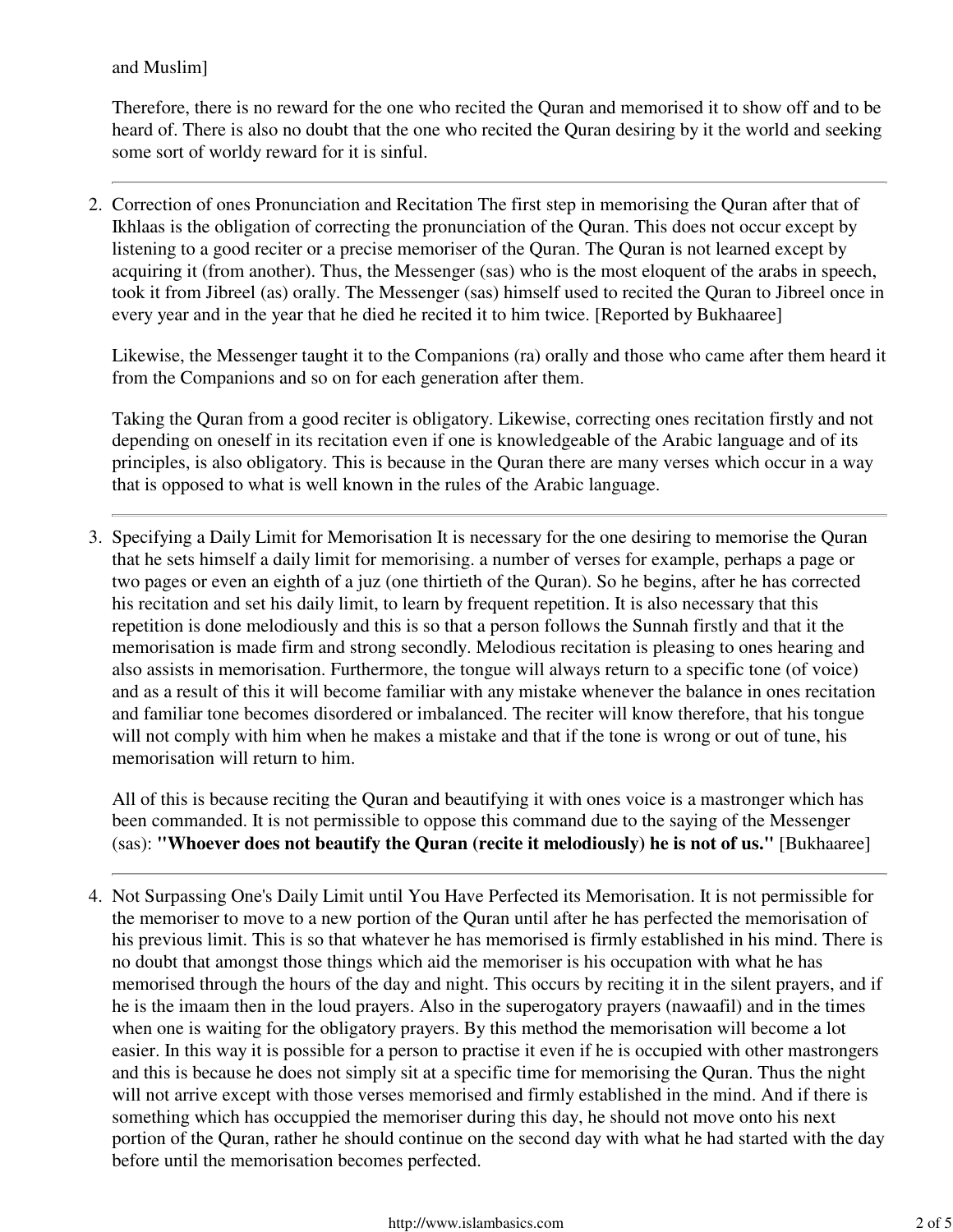- Memorise Using the Same Copy (Mushaf) of the Quran Among the things which aid the memorisation 5. is that the memoriser should keep for himself a specific mushaf (copy of the Quran) which he should never change. This is because a person memorises using the sight just as he memorises using the hearing. The script and form of the verses and their places in the mushaf leave an imprint in the mind when they are recited and looked at frequently. If the memoriser was to change his mushaf from which he memorises or if he was to memorise from a number of different copies the places of the verses would be in different places and also the script may also be different. This makes the memorisation difficult for him. Therefore it is obligatory for the one memorisng the Quran that he does so from a single script and mushaf and he should never replace it.
- 6. Understanding is the Way to Memorising Among the things which greatly aid the process of memorisation is understanding the verses that one has memorised and knowing their relationship and link, one to another. This is why it is necessary for the memoriser to read the tafseer (explanation) of those verses which he desires to memorise and that he knows their connection, one with another. Also, that he brings this to mind when he is reciting. This makes it easier for him to memorise the verses. Having said this, it is also necessary that he does not depend on knowing the meaning of the verses alone in memorising them. Rather the repetition of these verses should be the foundation. This should be done until the tongue can recite the verses even if the mind is occupied with other than the meaning of these verses. This is sign that the verses are firmly established in the mind. As for the one who relies upon the meaning alone then he will forget often and his recitation will be disjointed due to his mind being scastrongered and occupied with other things. This occurs frequently, especially when the recitation is long.
- 7. Do not move on from a Complete Surah until you have connected the first part of it to the last After one surah from among the surahs of the Quran has been completed it is desirable for the memoriser that he does not move onto another surah except after having perfected its memorisation and connecting its first part to its last so that his tongue can flow in reciting it, from its beginning to its end. He should be able to recite it without having to think or go through trouble in remembering the verses. Rather it is a must that the memorisation (and recitation) of these verses is like (flowing) water and that the memoriser recites these verses with out hesitation, even if his mind is occupied with more than one thing, away from the meaning of these verses. It should be as a person recites Surah Faatihah without any difficulty or having to think about it. This occurs by repeating thes e verses frequently and reciting them often. However the memorisation of every surah of the Quran will not be like that of Surah Faatihah except rarely but the intent and desire should be to try to make it as such. Therefore, it is necessary that when a surah is completed it is firmly established in the mind, with its beginning connected to its end and that the memoriser does not move onto another surah until he has memorised it with precision.
- 8. Reciting to Others It is necessary for the memoriser not to depend on himself for his memorisation. Rather he should test his memorisation by reciting the verses or surah in question to somebody else, or he should recite them by following the mushaf. And how excellent this would be if a person had with him a precise memoriser (who would test his memorisation). This is so that the memoriser becomes aware of the possibility of his being forgetful or confused in his recitation (without knowing it). Many individuals amongst us who memorise a surah make mistakes and a person may not realise that until he looks into the mushaf. Furhtermore, the one who desires to memorise may not realise by himself at which place he makes an error in his recitation despite the fact that he may be reciting from a mushaf. For this reason making others listen to his recitation of what he has memorised from the Quran is a means of perceiving and knowing these errors and being constantly aware of them.
- 9. Constantly Returning to what one has Memorised The Quran is different from any other material that is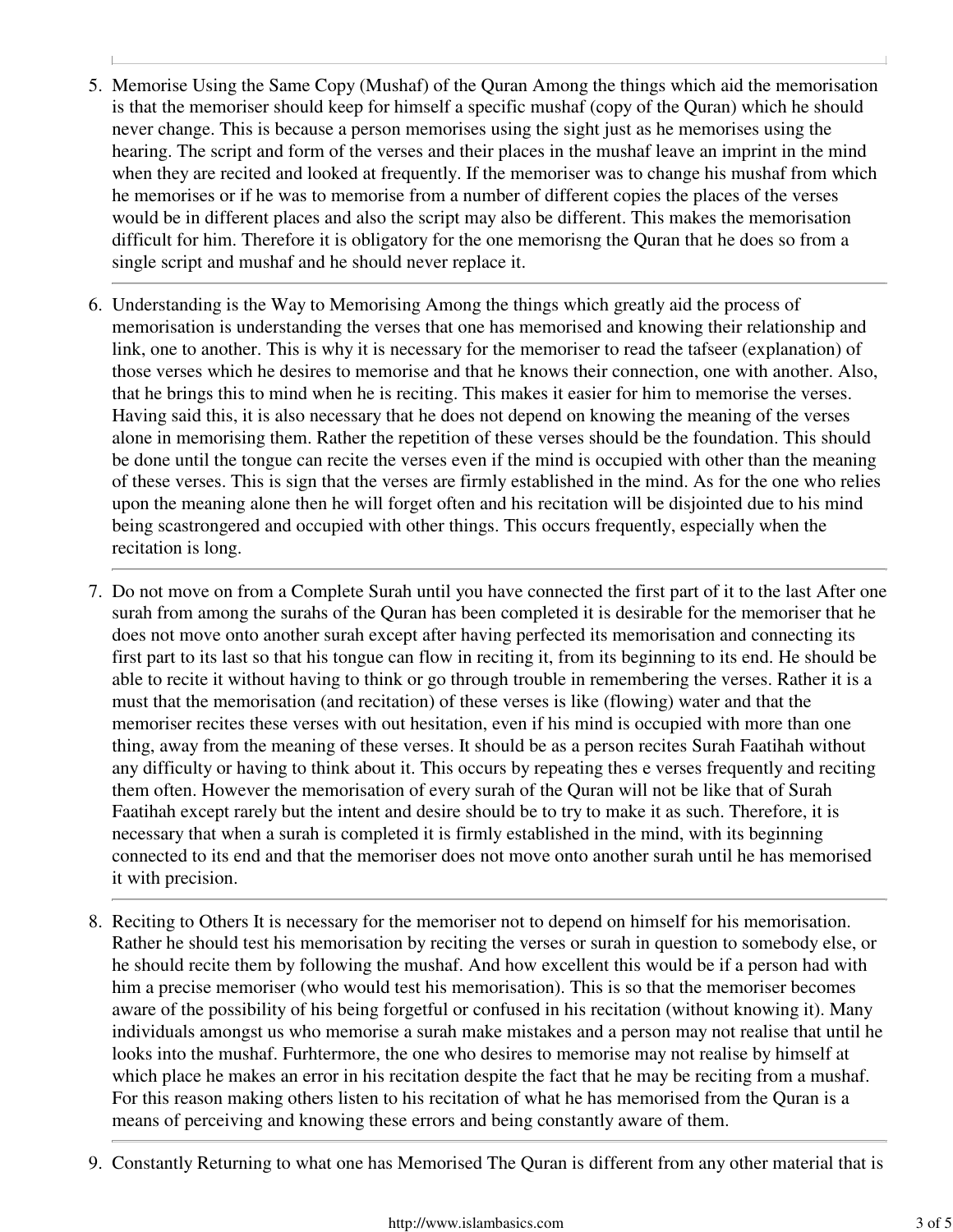memorised such as poetry and prose. And this is because the Quran is quickly lost from ones mind. In fact the Messenger of Allaah (sas) said: **"By Him in whose Hand is my soul, it is faster in escaping than a tied camel."** Reported by Bukhaaree and Muslim.

No sooner does the memoriser of the Quran leave it for a while until the Quran slips away from him and so he forgets it quickly. This is why it is necessary to constantly follow up what one has memorised and to be vigilant over it. Regarding this we have the saying of the Messenger (sas):

### **"Verily, the example of the owner of the Quran is like the example of the owner of the tied camel. If he keeps it tied (commits himself to it) he will hold it back and if he lets it loose it will escape from him."**

And he also said:

**"Commit yourselves to the Quran, for by Him in Whose Hand is my soul, it is faster in slipping away than a tied camel."** [Reported by Bukhaaree and Muslim]

This means that it is obligatory upon the memoriser of the Quran to continuously recite what he has memorised from the Quran. With this constant astrongention and returning to what has been memorised will the Quran remain in his mind and without it, it will escape.

10. Being Aware of the Resembling Parts of the Quran The various parts of the Quran resemble each other with respect to the meaning, wording and (repetition of) verses. The Exalted said:

**Allaah has sent down the most beautiful of speech, a Book, (parts of it) resembling (others) oft-repeated. The skins of those who fear their Lord shiver from it. Then their skins and their hearts soften to the remembrance of Allaah [Zumar 39:23].** 

The Quran has approximately six and a half-thousand verses. And there are approximately a thousand verses in which there is a resemblance of some sort. Sometimes there is agreement or difference due to a single lestronger or a word or two or more. For this reason it is necessary for the good reciter of the Quran that he has special concern for the parts of the Quran that resemble each other in terms of their wording. The excellence of ones memorisation will be according to the extent that one has concern for these resembling parts. One of the ways to aid oneself in this mastronger is to study those books which deal with this topic of resembling verses in the Quran. Among the most famous of them are:

1. Durratul-Tanzeel wa Ghurratut-Ta'weel fee Bayaan il Aayaat al-Mutashaabihaat fee Kitaab il-Laahi il-Azeez by al-Khateeb al-Iskaafee

2. Asraar ut-Tukraar fil-Quran by Mahmood bin Hamzah ibn Nasr al-Kirmaanee.

11. Taking Advantage of the Golden Years of Memorising The succesful one, inevitably, is the one who takes advantage of the best years of memorisation and these are from the age of five to twenty-three approximately. A person's ability to memorise during these years is very good. In fact these are the golden years of memorising. Therefore, it is necessary for a person to keep himself occupied during the these years of his life, memorising the Book of Allaah as much as he can.

Commiting things to memory at this age can be done very quickly and forgestronging is not so easy. This is in opposition to what happens after this time when a person memorises with difficulty and forgets with great speed. He spoke the truth who said: